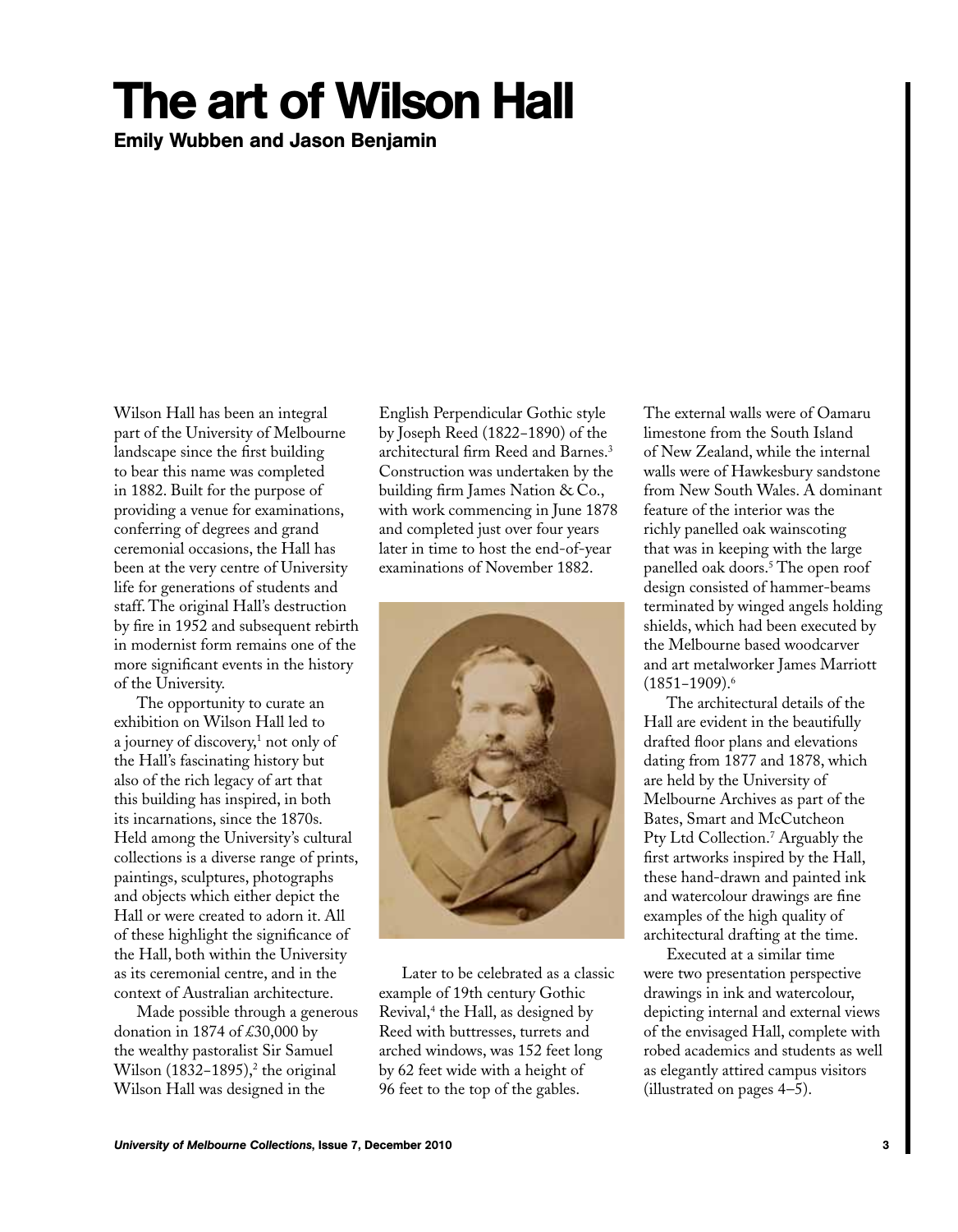**Previous page:** Sir Samuel Wilson, c.1879, albumen silver print, 14.5 x 10.0 cm. Published in Samuel Wilson, *Proceedings on laying the memorial stone of the Wilson Hall of the University of Melbourne*, Melbourne: Stillwell and Co., 1879 Special Collections, Baillieu Library, University of Melbourne.

**Below:** Reed and Barnes, [attributed to A.C. Smart], Exterior presentation view of Wilson Hall, c.1877−1878, watercolour on paper, 53.5 x 82.0 cm. Reg. no. A.1968.0027, Bates, Smart and McCutcheon Collection, University of Melbourne Archives.



In the case of the external view, the Hall is depicted in its surrounding University landscape, including the west facade of the Quadrangle. Believed to be the work of A.C. Smart, the brother of Francis J. Smart (1852−1907) who was later to become a partner in Reed and Barnes,<sup>8</sup> these two works are examples of the presentation drawings used to promote building projects and which became increasingly popular during the second half of the 19th century.

These two presentation drawings were evidently the inspiration behind a number of wood engravings of Wilson Hall produced during the

late 1870s.<sup>9</sup> One of these was recently acquired for the Baillieu Library Print Collection: a wood engraving hand-coloured with watercolour which is a version of the above noted external view. A version of the internal view, with slight variations, was also published in *The Illustrated Australian News* on 2 August 1879.10

A presentation drawing, whereabouts unknown, may also have inspired a wood engraving showing a southern exterior view of the Hall, which was published in *The Illustrated London News* on 31 May 1879. A copy of this version, removed from the newspaper, is held in the

Baillieu Library Print Collection.<sup>11</sup> This view was also published in *The Australasian Sketcher* on 7 June 1879, a copy of which is held by Special Collections, Baillieu Library.

Versions of the internal view that appeared in *The Illustrated Australian News*, and of the external view that appeared in *The Illustrated London News* and *The Australasian Sketcher*, were also published in the 550 copies of the book produced by the University to commemorate the laying of the Hall's memorial stone by Samuel Wilson on 2 October 1879.12 Although possibly executed by different artists from those whose works were published in the illustrated newspapers, these two wood engravings are clearly copies of the original Reed and Barnes presentation drawings. Copies of the commemorative book are held by Special Collections, Baillieu Library and the University of Melbourne Archives. The Baillieu Library Print Collection also holds a copy of this external view of the Hall, which at some point has been removed from the book and handcoloured with watercolour.13

 Publication of these views meant that artistic depictions of the Hall were well known before the building became a reality. Once completed, Wilson Hall physically dominated the centre of the University, soaring above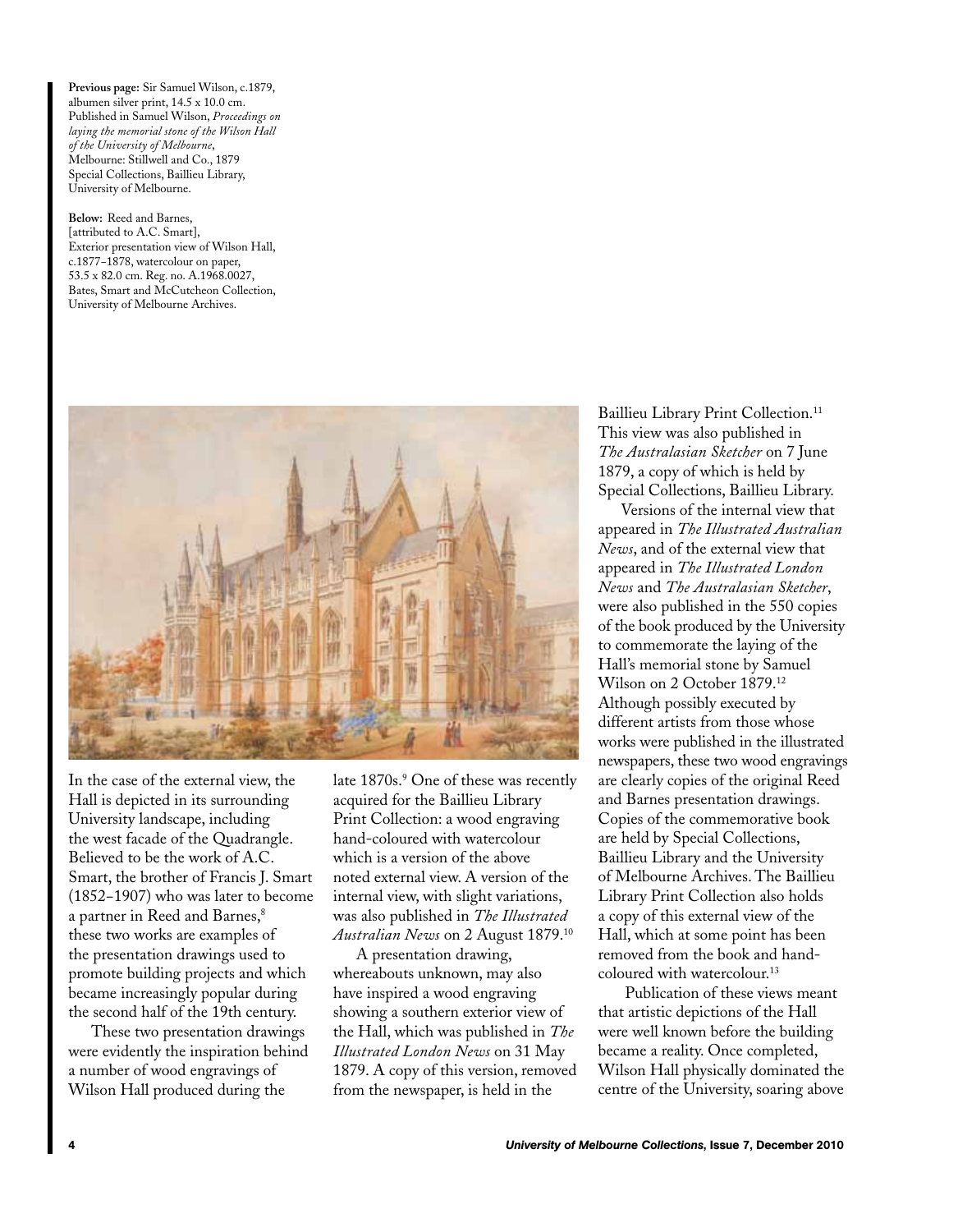

the surrounding buildings. From all approaches its turrets and mass clearly located the University within the surrounding landscape and became its instantly recognisable landmark. It is therefore not surprising that its Gothic revival architecture featured prominently in numerous artistic depictions of the University.

Of particular note are the views of the University by the Melbourne artist Victor Ernest Cobb (1876– 1945). Cobb is best known for his large output of etchings, including depictions of Melbourne's colleges and churches as well as city vistas and rural scenery.14 A number of Cobb's etchings of the University focus on Wilson Hall, including a rare view of the building from the cloisters presenting the surrounding plant life (illustrated on right). Another etching of interest (illustrated on page 6 and back cover) is Cobb's depiction of the Hall's dais doorway shown slightly ajar, allowing an intriguing glimpse of the interior marble bust of Samuel Wilson (executed c.1880; illustrated on page 31) by English sculptor Marshall Wood (d. 1882).<sup>15</sup> These two Cobb works are in the collection of the Ian Potter Museum of Art, which, along with the University of Melbourne Archives and the Baillieu Library Print Collection, holds a large number of Cobb's works.

**Left:** Reed and Barnes, [attributed to A.C. Smart], Interior presentation view of Wilson Hall, c.1877−1878, watercolour on paper, 50.5 x 39.0 cm. Reg. no. A.1968.0027, Bates, Smart and McCutcheon Collection, University of Melbourne Archives.

> **Below:** Victor Ernest Cobb, *Wilson Hall from the cloister (University of Melbourne)*, 1913, etching, 28.4 x 23.0 cm. Reg. no. 1977.0019, University of Melbourne Art Collection.

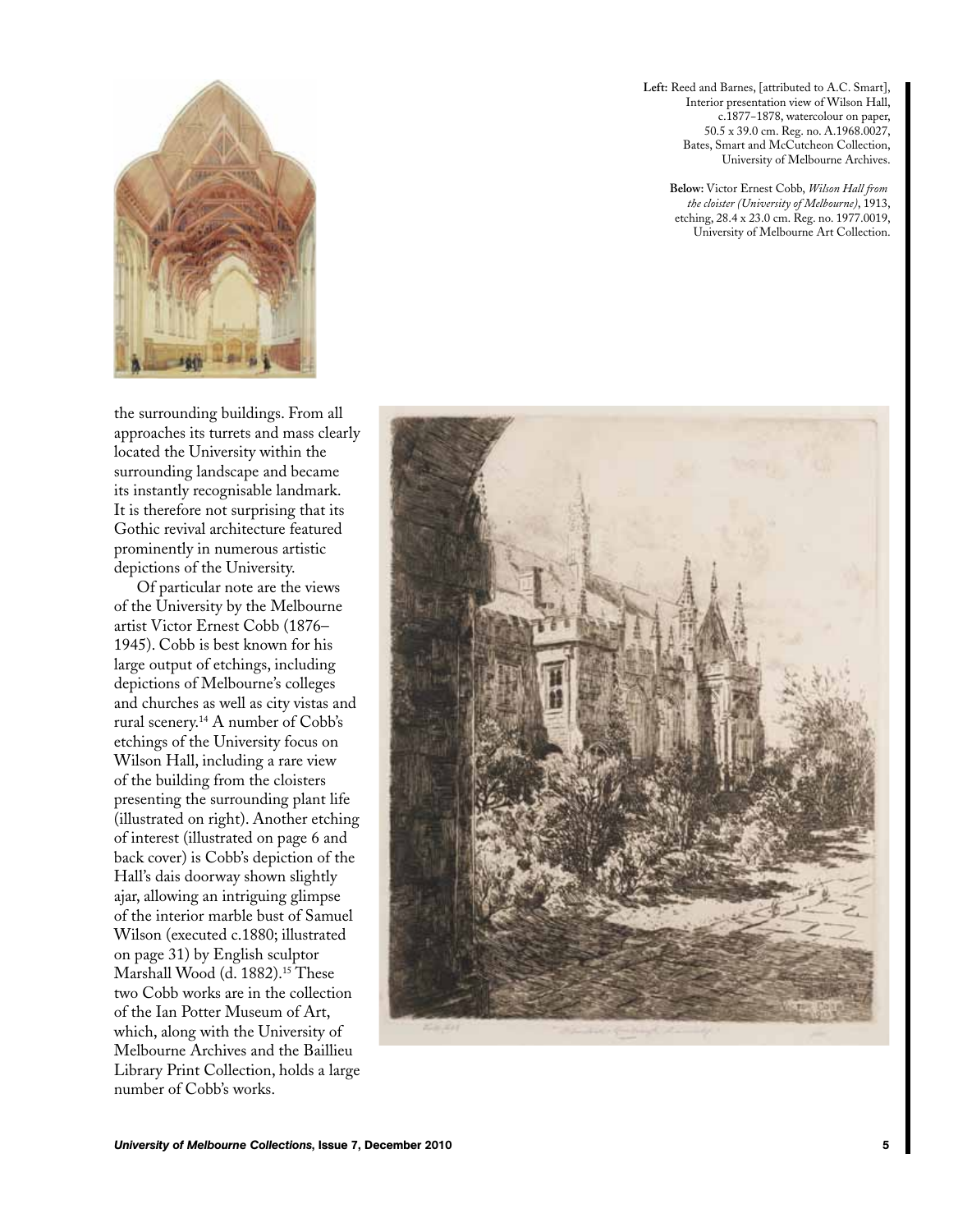

A 1912 work by Cobb,<sup>16</sup> also held by the Ian Potter Museum of Art, provides a view of Wilson Hall from the main entrance gates almost identical to the scene in an albumen silver photograph taken c.1888 by Charles Bristow Walker (illustrated on right below). Only four collections of photographs by this little-known professional photographer are known to exist, one of which is held in Special Collections, Baillieu Library.17 This particular scene of the University, with Wilson Hall towering in the background, was popular with many artists and photographers and is one of the better-known views of the University from this period.

Besides the many works of art depicting the Hall, the building itself, as the ceremonial heart of the University, was progressively furnished with artworks consisting of portraits and busts depicting the University's founding fathers and later office bearers.<sup>18</sup> Along with these works, a number of benefactions allowed for the commissioning of art in the form of leadlight windows to adorn the building. The largest of these was the Stevens window (also known as the South window), which was unveiled in 1928 and named after Edward and Eliza Stevens who had donated the funds for the project.<sup>19</sup>

Mervyn Napier Waller (1893–1972) completed the design for this window (destroyed 1952), which depicted men through the ages who had made significant contributions to their respective fields, including literature, exploration and the sciences.<sup>20</sup> The historic figures represented included William Shakespeare, Charles Darwin and Matthew Flinders. Importantly, as the window was first and foremost a testament to the University, such time-honoured individuals were depicted alongside noteworthy figures in the history of the University, notably Sir Redmond

**Left:** Victor Ernest Cobb, *Little doorway Wilson Hall*, 1933, etching, 18.5 x 13.5 cm. Reg. no. 0000.1308, University of Melbourne Art Collection, Ian Potter Museum of Art. See also detail on back cover.

**Below:** Charles Bristow Walker, *University*, c.1888−1889, in album *Photographs, Melbourne and suburbs*, c.1886−1899, albumen silver photograph, 18.7 x 23.7 cm. Special Collections, Baillieu Library, University of Melbourne.

Barry (1813–1880) and Hugh Childers (1827–1896), the first Chancellor and Vice-Chancellor respectively. A silver gelatin photograph hand-coloured with gouache, now in the collection of the Ian Potter Museum of Art, provides a unique illustration of the window's design. Stevens received this painted photograph from Napier Waller as a Christmas present in 1928 and later gifted it to the University of Melbourne Art Collection.<sup>21</sup>

The Leckie window, which miraculously survived the fire that largely destroyed the Gothic

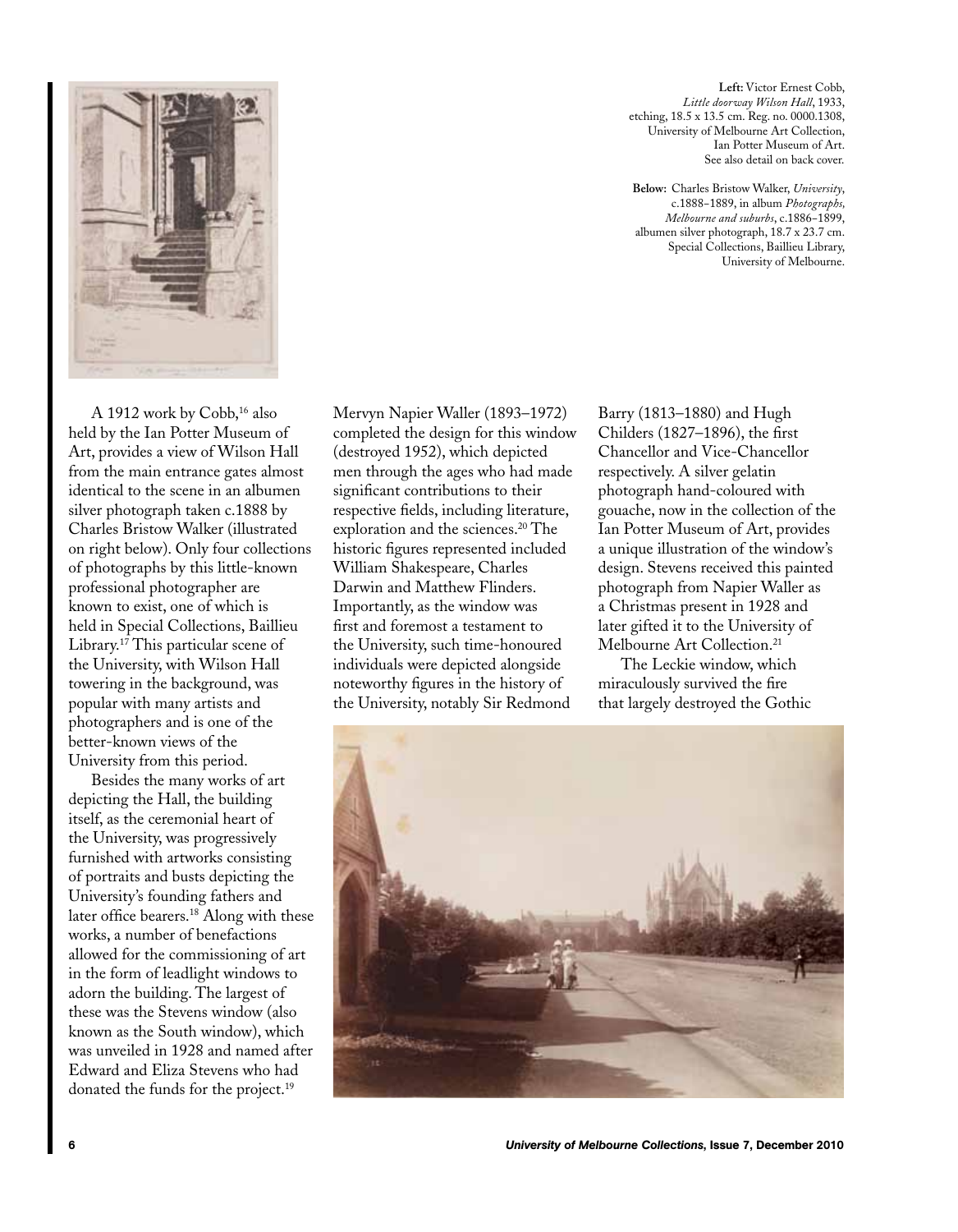Napier Waller, The Leckie window (detail), 1935, stained glass and lead, approx. height 10 metres. Reg. no. 1935.0002.001.059, gift of John E. Leckie, 1935, University of Melbourne Art Collection. Shown here are Artemis and Ceres (left) and Apollo and Prometheus (right).

Hall in 1952, provides us with first-hand access to the art of the 'old' Wilson Hall. Through the depiction of biblical stories and figures from classical mythology, the window's design, again entrusted to Napier Waller, traces the growth of civilisation.22 The six days of creation from the Book of Genesis are represented in the window's arch, while the female figures in the three oblong panels on the left, in descending order, are Artemis (the moon), Persephone (the Roman Ceres) and the poet Sappho. On the right, the corresponding male figures are Apollo (the sun), the Titan Prometheus and the sculptor Pheidias.23 Named after the donor John E. Leckie (1856–1942), the window was formally presented to the University community at a conferring of degrees ceremony on 2 September 1935 as a tribute to Sir John MacFarland (1851–1935), the Chancellor of the University who had died earlier that year. After decades in storage after the fire, the window was conserved and installed in the Ian Potter Museum of Art in 1998.

On 25 January 1952 the Gothic centre of the University was forever altered when fire destroyed the roof and badly damaged the west wall of the Hall. This calamity was deeply felt by the University and wider



community and engendered a creative response by a number of artists. This is evident in the Ian Potter Museum of Art's oil on cardboard painting by the artist Ellen Rubbo (1911–1977), who was married to Sydney Dattilo Rubbo (1911–1969), a professor of microbiology at the University. In this vibrant, expressive painting, an angel from the beamed ceiling is visible amidst the fire-engulfed ruins.<sup>24</sup>

The Ian Potter Museum of Art also holds an oil on canvas painting of the burnt remains of the Hall by the Melbourne artist Reginald Wilfred Whiting Rowed (1916–1990) (illustrated on page 8). In Rowed's scene, figures stand and view the gutted building, eerily reminiscent of an English church destroyed by wartime bombing. Rowed studied painting and drawing at the Melbourne Technical College under the guidance of Napier Waller and John Rowell between 1934 and 1938.25 He enlisted in the army in 1940 and later became an official war artist, which perhaps explains the wartime allusions in his painting.

Following the fire the University was polarised by the debate over whether to restore the Gothic ruins or rebuild in modern style. Eventually succumbing to the realities of available funds, the Gothic splendour of the old Hall gave way to the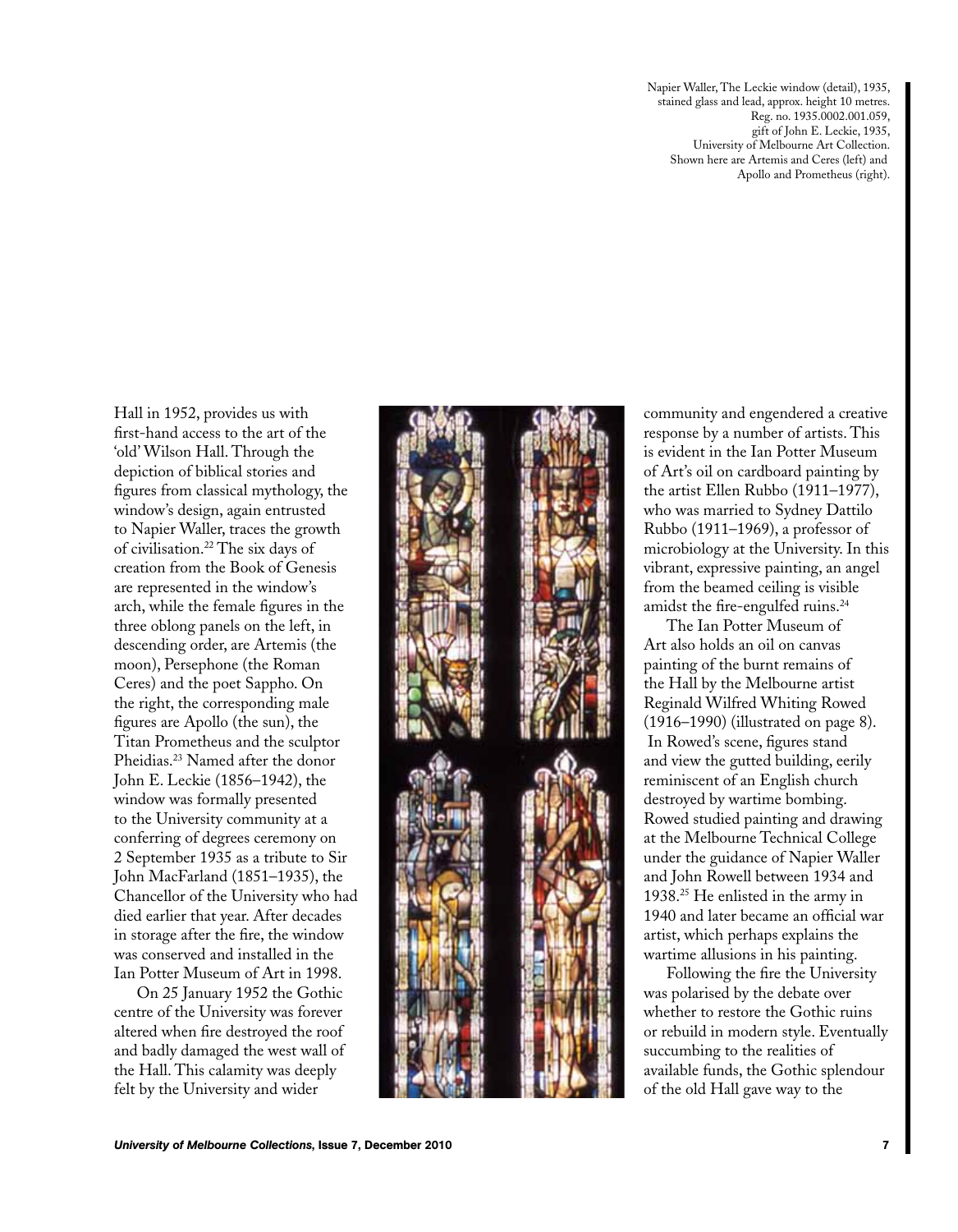Reginald Wilfred Whiting Rowed, *Old Wilson Hall ruins*, 1952, oil on canvas over board, 61.6 x 74.9 cm. Reg. no. 1956.0013, gift of Dunlop (Australia), 1956, University of Melbourne Art Collection. Reproduced courtesy of the estate of the artist, 2010.



modernist building that we know today. Designed by the architectural firm Bates Smart and McCutcheon (formerly Reed and Barnes), the new Wilson Hall was completed in 1956.

The new Hall is now recognised as a significant early Australian example of the post-war International Style, which is especially distinctive for the incorporation of ornament and art within its design.<sup>26</sup> The Hall's highly crafted interior, textured external surfaces and integral artworks, which were envisaged by its leading

architect Sir Osborn McCutcheon (1899–1983), all combine to form what prominent architect and critic Robin Boyd described as 'the most beautifully fitted jewel-box'.27 Of all the Hall's features, however, the individual artworks of the Hall are certainly worth a look.

Perhaps the most prominent is the mural dominating the south wall behind the dais, titled *A search for truth* (illustrated on page 33).<sup>28</sup> This work was designed by Douglas Annand (1903−1976) and executed by the sculptor Tom Bass (1916−2010). The mural represents humanity struggling out of the bog of primitive ignorance towards knowledge, symbolised by the light of the sun.<sup>29</sup> While some people voiced reverent praise when the mural was first presented to the public, an *Argus*  critic wrote, 'do you like Mr. Pigface? … he is nude, but even with clothes on he is not the kind of person you would invite home to Sunday night's tea'.30 Subsequently, this symbolic mural has acquired both fans and detractors.

Annand also designed the memorial screen that separates the main hall from the foyer.<sup>31</sup> Commissioned by the Victorian Women Graduates Association and friends, the screen marked the centenary of the University and stood in memory of the female graduates of the first 100 years.32 This artwork is situated between two panes of glass and is composed of multiple elements of brightly coloured glass, outlines of black-leading, as well as irregular shapes of gold leaf adhered to the rear pane of glass. It is believed this work was inspired by Annand's first trip to Japan early in 1956.<sup>33</sup> Furthermore, the use of coloured glass could be seen as a tribute to the 'old' Wilson Hall and its majestic stained glass windows.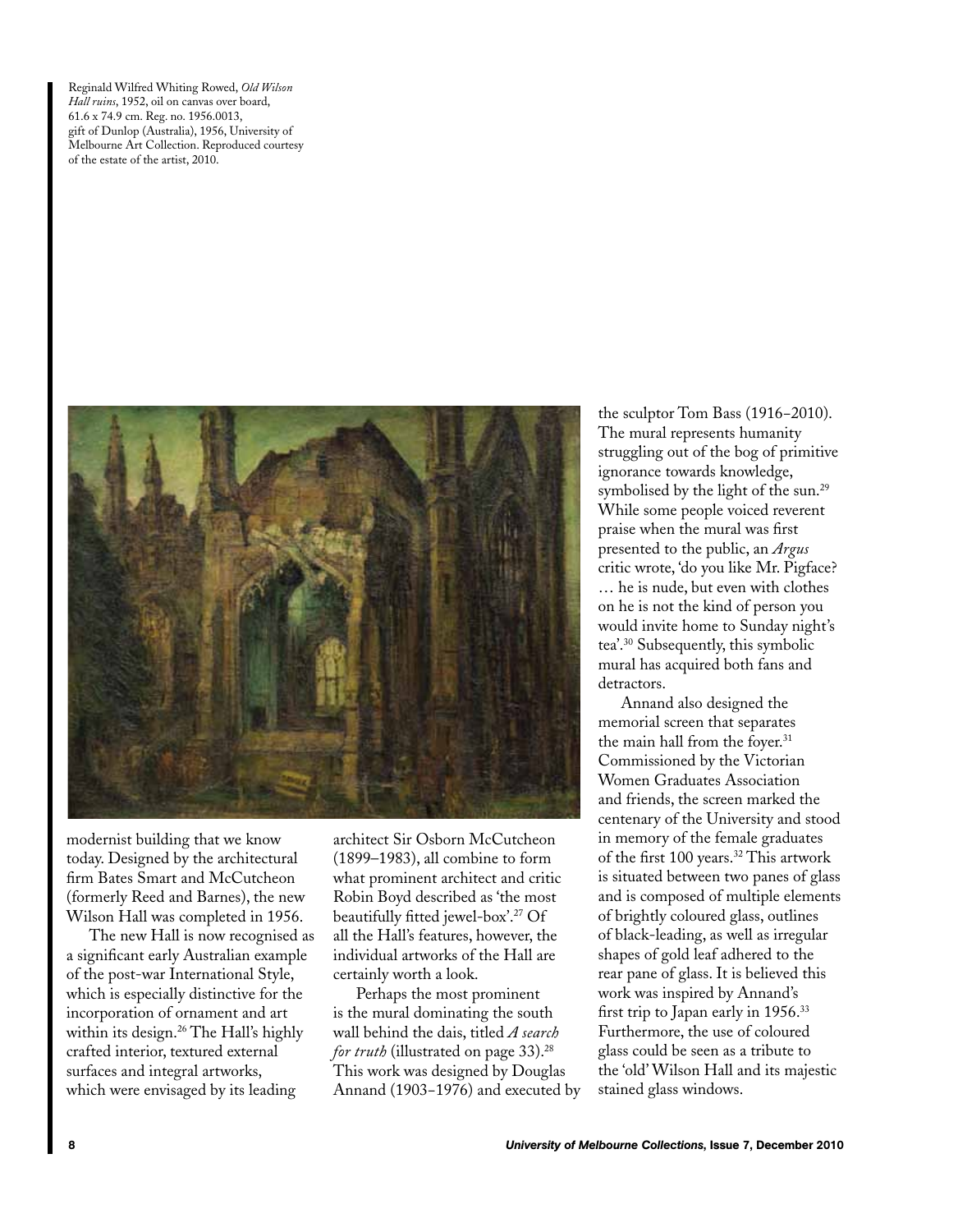Wilson Hall, designed by Bates, Smart and McCutcheon. Along the west wall is visible the series of relief sculptures by Tom Bass: *Observation; Contemplation; Teaching and learning; The talents of knowledge*, c.1957, pressed cement, each sculpture 275.0 x 397.0 cm. Reg. no. 0000.0087.001.004, commissioned c.1957, University of Melbourne Art Collection. Photography by Michael Silver.

Two significant external features of the current Wilson Hall include the west wall series of relief sculptures and the panel above the main entrance, all created by Tom Bass at the request of McCutcheon. The four relief panels of reconstituted stone symbolically express the idea of the university. The first panel, titled *Observation*, depicts a sea voyage of intellectual discovery, as a captain and his crew sail into the uncharted waters of knowledge in the spirit of objective inquiry. The following panel, called *Contemplation*, portrays

an individual scholar probing the sun to further refine discovered knowledge, while a group of scholars are shown literally putting their heads together in contemplation. The third panel, *Teaching and learning*, depicts the academic life of the university. The central figure portrays a teacher inspiring the surrounding students, who are shown actively learning by engaging in activities and societies. Finally, *The talents of knowledge* refers to the obligation that comes with higher learning. The central Christ figure is either distributing talents



or receiving them back multiplied, while the hunched figure on the left describes a student who has buried his talent. Here Bass aimed to convey the belief that students should use their talents for the good of society and to show appreciation to God for giving them such gifts.<sup>34</sup>

The copper panel above the entrance depicts the famous oration given by Socrates at his trial. Bass chose this subject matter because he believed it aptly conveyed the sacrificial integrity essential to true scholarship or to any endeavour.<sup>35</sup> The composition presents the standing figure of Socrates on the right, reaching out to receive the fatal hemlock, while holding a mirror to reflect the sun's light onto another figure, thereby demonstrating that truth was not in him but that he could only reflect the light of truth onto humanity. The continuation of this lesson is alluded to in the figure on Socrates' right, who reaches up to take the mirror. The seated individual represents Plato, who holds his tablet of writing up to the sun, while the little figure that appears in the fold of Socrates' garment is a reference to Alcibiades' story.<sup>36</sup> Overall, this panel, held in place by 53 pins, was a significant task undertaken to artistically embellish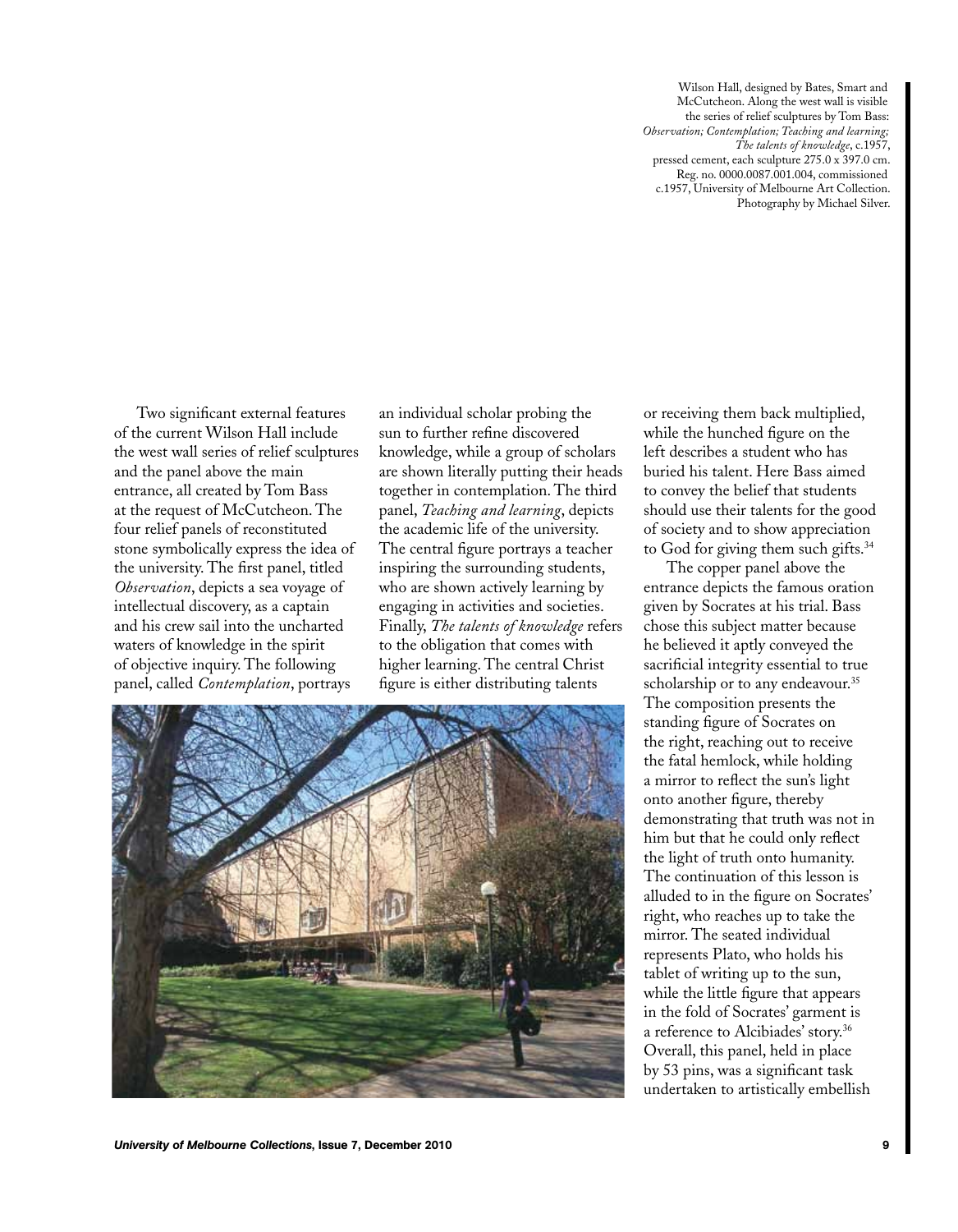Tom Bass, *Trial of Socrates*, 1956, copper, approx. 350.0 x 457.0 cm. Reg. no. 0000.0086, University of Melbourne Art Collection.



Wilson Hall in accordance with the building's ceremonial and symbolic importance.

Since the 1870s, both incarnations of Wilson Hall have been adorned with art and have inspired artists. For the original Hall, its Gothic architecture and towering presence over the campus ensured that it was the focal point of artistic depictions of the University. For the new Hall, the collaboration between architects and artists resulted in a building that encompassed art as an integral element of its design. Within the cultural collections of the University can be found many of the works

Wilson Hall has inspired; these, along with the surviving artworks of the old Hall and those which adorn the new, allow us to appreciate the history and significance of this building at the ceremonial centre of the University.

**Emily Wubben** is a third year Arts student at the University of Melbourne studying art history, history and chemistry. In 2009 Emily participated in the Cultural Collections Student Projects Program, working with the School of Physics Museum and, in 2010, as co-curator of the Wilson Hall exhibition.

**Jason Benjamin** is Coordinator of Conservation Programs with the Cultural Collections Group, University of Melbourne. Prior to this he was Coordinator of Reference Services at the University of Melbourne Archives.

## Notes

- 1 The exhibition *Wilson Hall: Centre and symbol of the University* was held in the Leigh Scott Gallery, Baillieu Library, University of Melbourne, from 15 March to 23 May 2010.
- 2 Sir Samuel Wilson was knighted in 1875, partly in recognition of his funding of the Hall. His gift was the largest single donation received by the University during the 19th century.
- 3 Reed and Barnes was one of the leading architectural practices of 19th century Melbourne. The firm's works included the State Library of Victoria (1856), Scots Church (1871–1874) and the Royal Exhibition Building in Carlton Gardens (1880) to name but a few; the practice was the principal architect for the University between 1860 and 1909. Bearing a variety of names as its principal partners changed, the practice now operates under the name of Bates Smart.
- 4 Philip Goad, *Bates Smart: 150 years of Australian architecture*, Fishermans Bend: Thames and Hudson Australia, 2004, p. 157.
- 5 Raymond Maxwell Crawford, *Wilson Hall: Centre and symbol of the University*, Carlton: University of Melbourne Press, 1952, p. 6.
- 6 Marriott was also responsible for the University's ceremonial furniture including the chancellor's throne, currently located in the foyer of Wilson Hall, and the convocation table and chairs. For a description of Marriott's career see 'The chancellor's carved chairs', in *Environs: The Newsletter of Property and Campus Services*, September 2009, p. 6, http://tinyurl.com/23s3j6w accessed 5 July 2010.
- 7 Reed and Barnes, Floor plans and elevations of Wilson Hall, c.1877−1878, watercolour and ink on card. Reg. no. A.1968.0027, Bates, Smart and McCutcheon Collection, University of Melbourne Archives.
- 8 Mark Richmond, 'Interior perspective of old Wilson Hall', in Chris McAuliffe and Peter Yule (eds), *Treasures: Highlights of the cultural collections of the University of Melbourne*, Carlton: Melbourne University Publishing, 2003, p. 276.